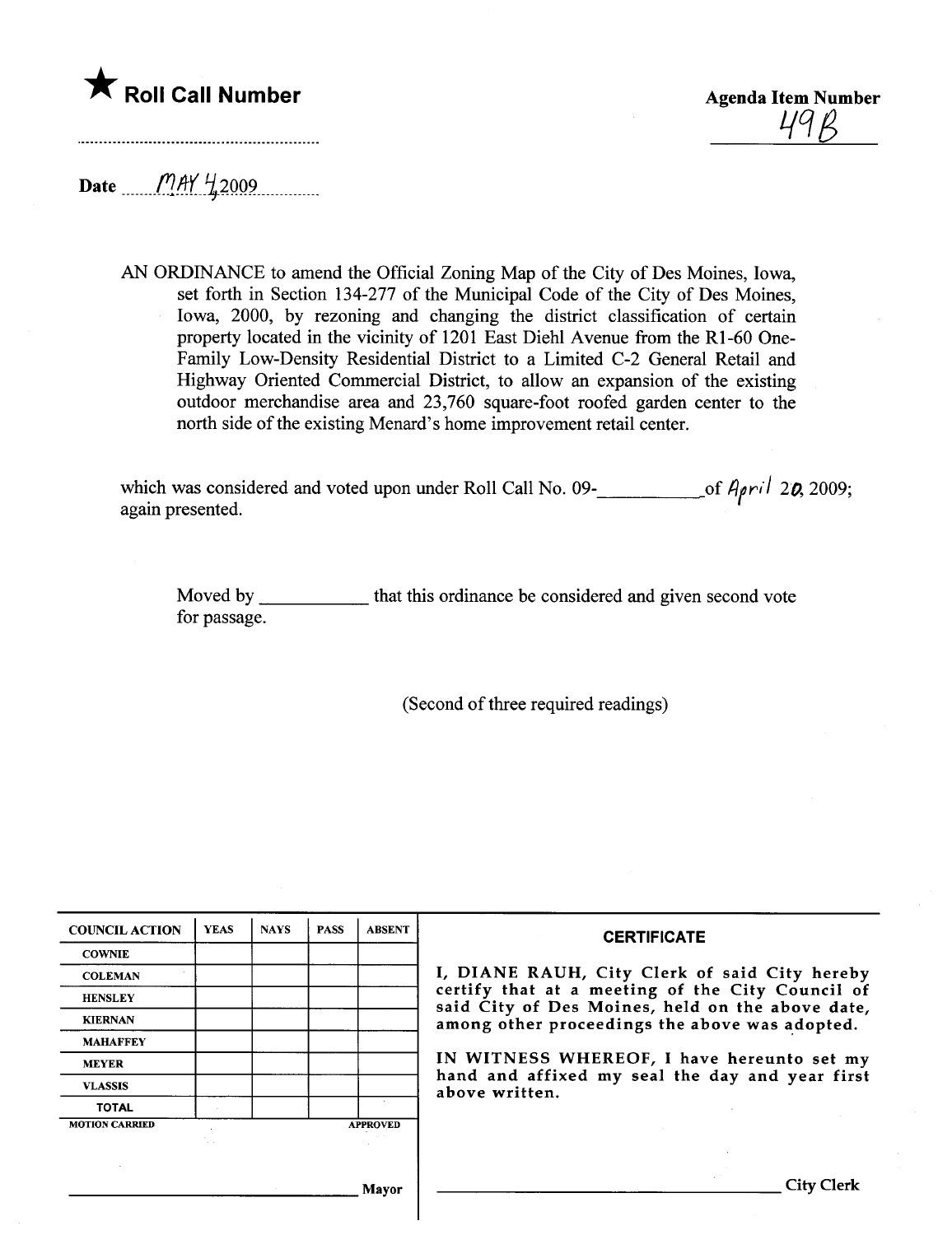

Agenda Item Number -

49B

Date .mmAp.rll.2Q..2QQ9.m\_\_.mm

AN ORDINANCE to amend the Official Zoning Map of the City of Des Moines, Iowa, set forth in Section 134-277 of the Municipal Code of the City of Des Moines, Iowa, 2000, by rezoning and changing the district classification of certain property located in the vicinity of 1201 East Diehl Avenue from the R1-60 One-Family Low-Density Residential District to a Limited C-2 General Retail and Highway Oriented Commercial District, to allow an expansion of the existing outdoor merchandise area and 23,760 square-foot roofed garden center to the north side of the existing Menard's home improvement retail center.

presented.

Moved by **ALLING i**that this ordinance be considered and given first vote for passage.; refer to the City Manager to work with Council Member Meyer to consider the Traffic Safety Committee's recommendation to request a stop light at the Menards entrance, route traffic onto Cummins Parkway, or other ways to reduce traffic on Diehl. The second consideration of the ordinance will FORM APPROVED: be on the May 4th agenda.

(First of three required readings)

Michael F. Kelle Assistant City Attorney

| <b>TOTAL</b><br><b>MOTZON CARRIED</b> |             |             |             | <b>APPROVED</b> |
|---------------------------------------|-------------|-------------|-------------|-----------------|
| <b>VLASSIS</b>                        |             |             |             |                 |
| <b>MEYER</b>                          |             |             |             |                 |
| <b>MAHAFFEY</b>                       |             |             |             |                 |
| <b>KIERNAN</b>                        |             |             |             |                 |
| <b>HENSLEY</b>                        |             |             |             |                 |
| <b>COLEMAN</b>                        |             |             |             |                 |
| <b>COWNIE</b>                         |             |             |             |                 |
| <b>COUNCIL ACTION</b>                 | <b>YEAS</b> | <b>NAYS</b> | <b>PASS</b> | <b>ABSENT</b>   |

## **CERTIFICATE**

, DIANE RAUH, City Clerk of said City hereby certify that at a meeting of the City Council of aid City of Des Moines, held on the above date, mong other proceedings the above was adopted.

IN WITNESS WHEREOF, I have hereunto set my and and affixed my seal the day and year first bove written.

cane Fouch City Clerk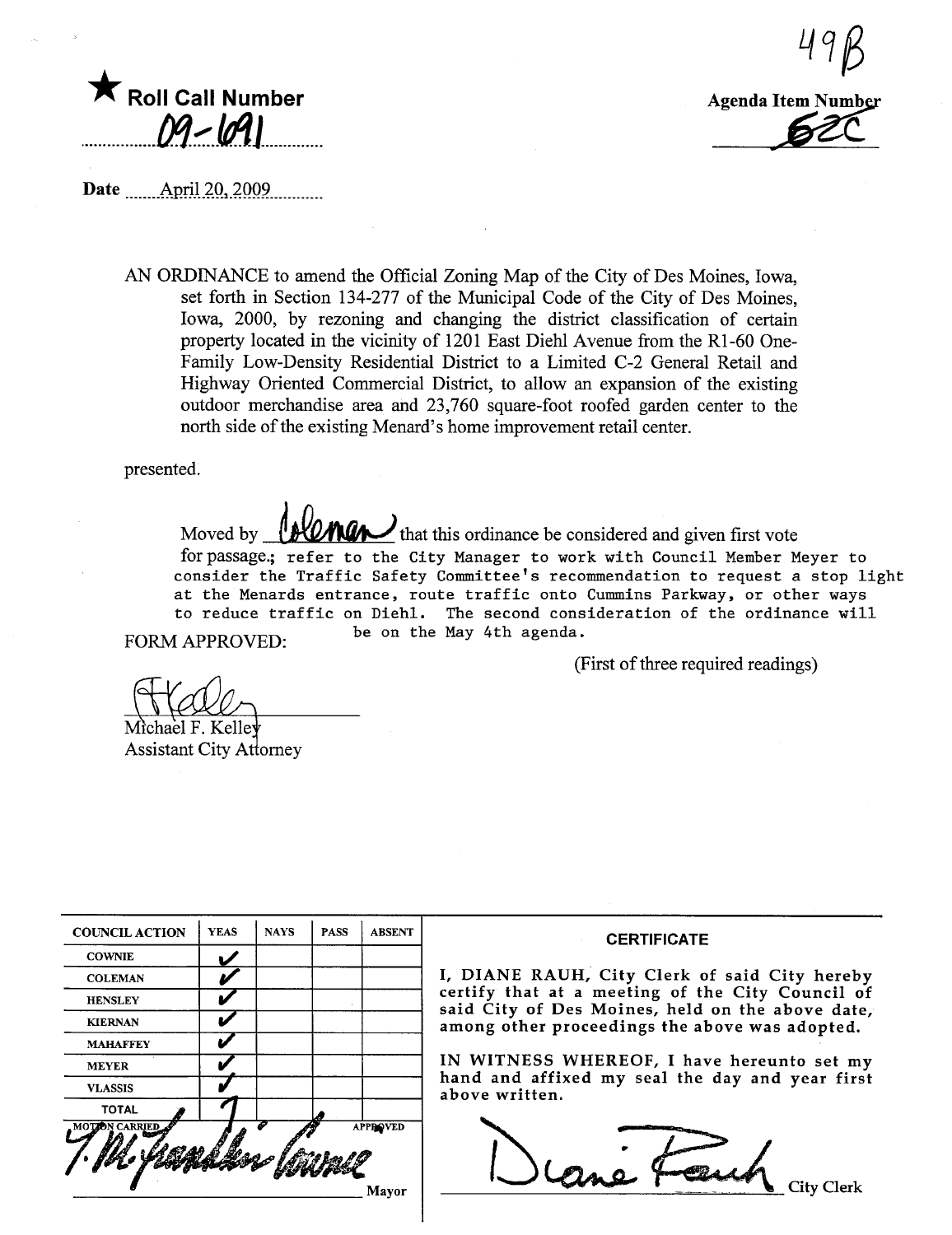## ORDINANCE NO.

AN ORDINANCE to amend the Official Zoning Map of the City of Des Moines, Iowa, set forth in Section 134-277 of the Municipal Code of the City of Des Moines, Iowa, 2000, by rezoning and changing the district classification of certain property located in the vicinity of 1201 East Diehl Avenue from the R1-60 One-Family Low-Density Residential District to a Limited C-2 General Retail and Highway Oriented Commercial District, to allow an expansion of the existing outdoor merchandise area and 23,760 square-foot roofed garden center to the north side of the existing Menard's home improvement retail center.

Be It Ordained by the City Council of the City of Des Moines, Iowa:

Section 1. That the Official Zoning Map of the City of Des Moines, Iowa, set forth in

Section 134-277 of the Municipal Code of the City of Des Moines, Iowa, 2000, be and the same

is hereby amended by rezoning and changing the district classification of certain property located

in the vicinity of 1201 East Diehl Avenue, more fully described as follows, from the Rl-60 One-

Family Low-Density Residential District to a Limited C-2 General Retail and Highway Oriented

Commercial District, to allow an expansion of the existing outdoor merchandise area and 23,760

square-foot roofed garden center to the north side of the existing Menard's home improvement

retail center:

A part of the North 1/2 of the Northeast 1/4 of the Southeast 1/4 of Section 27, Township 78 North, Range 24 West of the 5th P.M., and described as follows:

Commencing at the Southeast comer of Lot 26, Jordan Place Plat Two, an Official Plat; thence North 89° (degrees) 28' (minutes) 14" (seconds) West along the south line of Lots 26, 25, 24 and 23 of said Jordan Place Plat Two, a distance of227.11 feet to the West line of the East 160.00 feet of the West 590.20 feet of the South 155.90 feet of said North 1/2 of the Northeast 1/4 of the Southeast 1/4 and the Point of Beginning; thence South  $00^{\circ}$  08' 49" East along said West line, 155.67 feet to the South line of said North 1/2 of the Northeast 1/4 of the Southeast 1/4; thence North 89° (degrees) 29' (minutes) 10" (seconds) West along said South line, 430.23 feet to the East line of Lot 3, Jordan Place Plat Thee, an Official Plat; thence North 00° (degrees) 12' (minutes) 03" (seconds) West along said East line of Lot 3 and along the East line of Lot 2 and Lot 1 of said Jordan Place Plat 3, a distance of 155.79 feet to the Northeast comer of said Lot 1 and the South line of Lot 16 of said Jordan Place Plat 2; thence South 89° (degrees) 28'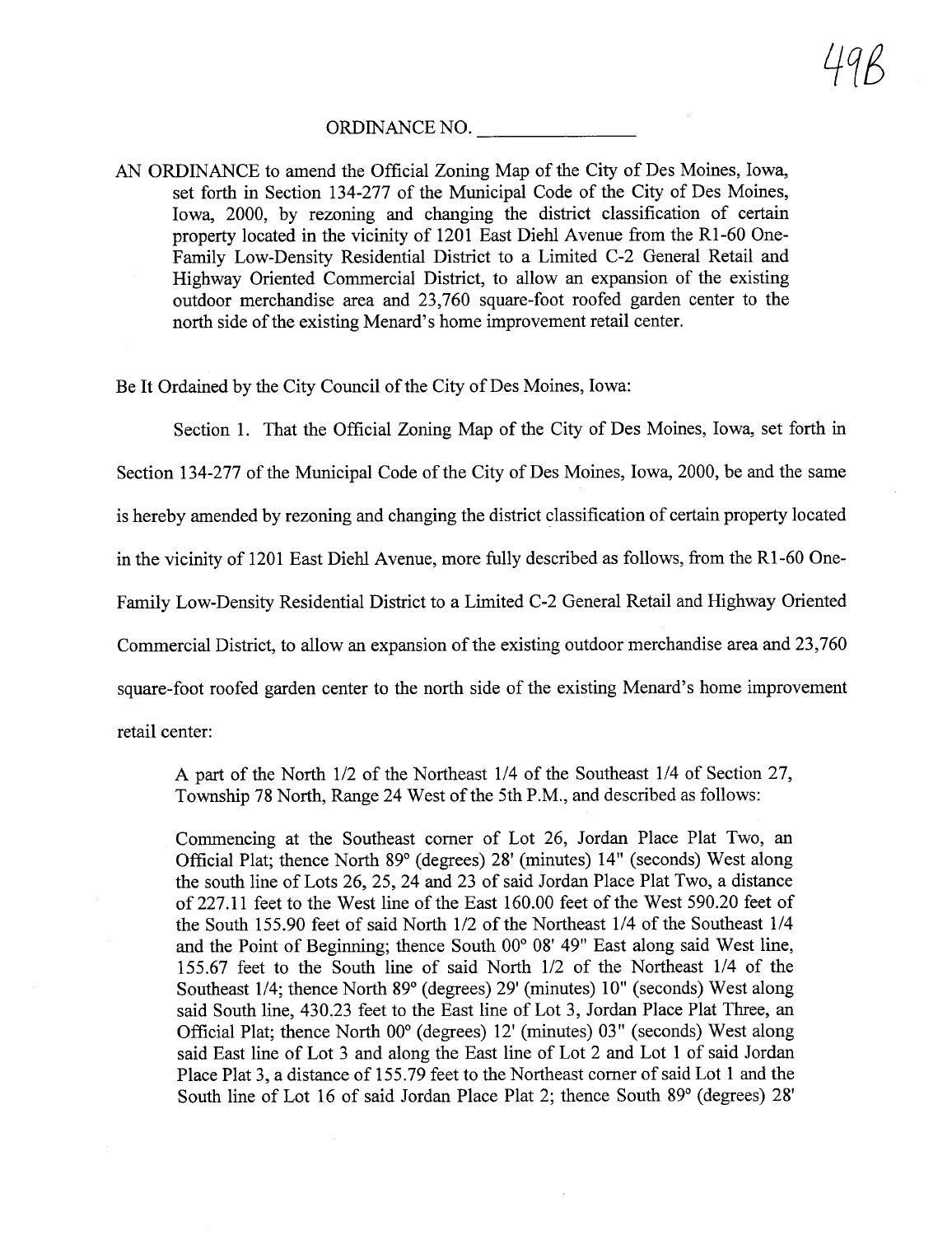(minutes) 14" (seconds) East along the South line of said Lot 16 and along the South line of Lots 17 through 23, a distance of 430.38 feet to the Point of Beginning, all now included in and forming a part of the City of Des Moines, Polk County, Iowa.

Sec. 2. That this ordinance and the zoning granted by the terms hereof are subject to the

116

following imposed additional conditions which have been agreed to and accepted by execution

of an Acceptance of Rezoning Ordinance by all owners of said property and are binding upon

the owners and their successors, heirs, and assigns as follows:

- 1. The westernmost 90 feet of the subject property shall remain zoned "R1-60" One-Family Low-Density Residential District. (Any commercial development must provide the minimum required 10-foot rear vard setback from this zoning boundary.)
- 2. The following uses of structures and land shall be prohibited upon the Property:
	- a. Vehicle display lots, including but not limited to used car sales lots;
	- b. Adult entertainment businesses;
	- c. Taverns and nightclubs;
	- d. Off-premises advertising signs; and
	- e. Package goods stores for the sale of alcoholic beverages.
- 3. Any commercial development on the Property shall be setback at least 55 feet from the north side property line.
- 4. Any commercial development on the Property shall be screened with a continuous 14foot tall solid wall that is setback at least 55 feet from the north side property line. The bottom 4 feet shall be constructed of a masonry material the upper 10 feet may be constructed of2-inch by 8-inch vertical treat lumber with no spacing between boards.
- 5. No outdoor storage of merchandise in the outdoor display area of the Property shall be stacked higher than the perimeter fencing.
- 6. Any external lighting on the Property shall have a maximum height of 14 feet in height and shall be down-directed cut-off fixtures.
- 7. Any commercial use of the Property shall be in conformance with an approved site plan that shall:
	- a. Contain a landscape plan and building elevations demonstrating general conformance with the site sketch submitted by the applicant incident to ths rezoning, to the satisfaction of the Communty Development Director. (This includes providing 8 evergreen trees and 4 overstory trees per 100 lineal feet along the north property line.); and
	- b. Provide landscaped bufferyards and open space in conformance with the City's adopted landscape standards.
- 8. Any commercial expansion onto the Property shall be subject to the entire commercial development being brought into conformance with the curent storm water management requirements.
- 9. All necessary permits shall be obtained for the construction of any building or wall upon the Property.